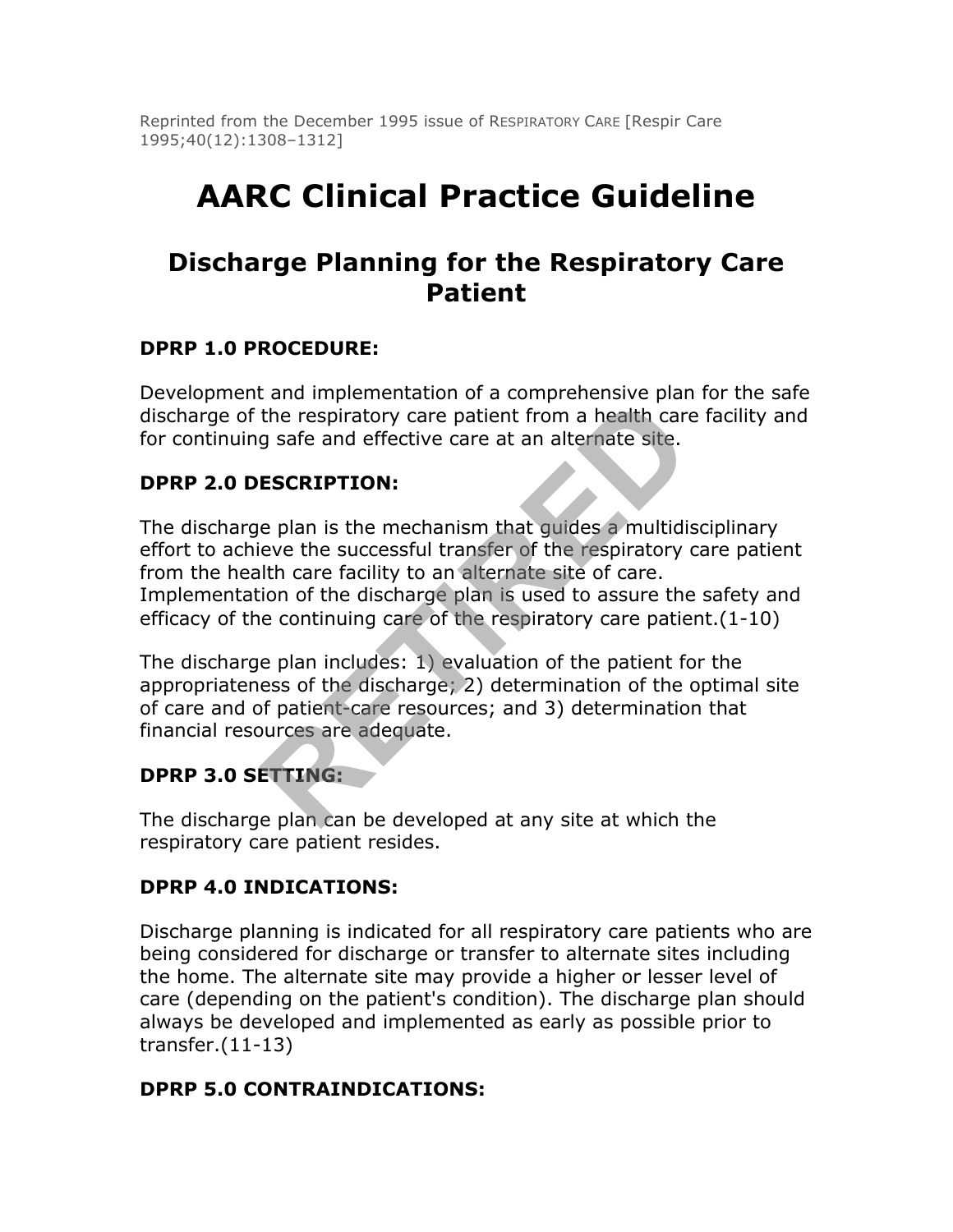There are no contraindications to the development of a discharge plan.

## **DPRP 6.0 HAZARDS/COMPLICATIONS:**

Undesirable and/or unexpected outcomes may occur if the patient is discharged prior to the full implementation of the discharge plan. An undesirable and unexpected patient outcome may be a hazard or complication of the discharge plan; however, not all undesirable outcomes can be attributed to the discharge planning process but may be a result of the natural course of the disease or other factors beyond the control of the discharge planning process.

## **DPRP 7.0 METHOD:**

Discharge planning and implementation should begin as early as possible. The complexity of the plan is determined by the patient's medical condition, needs, and goals. Members of the discharge planning team and their responsibilities should be identified and a coordinator specified. The steps in the planning process are: **EXAMPLE 1888**<br> **RETTIRED:**<br> **RETTIRED:**<br> **RETTIRED:**<br> **RETTIRED:**<br> **RETTIRED:**<br> **RETTIRED:**<br> **RETTIRED:**<br> **RETTIRED:**<br> **RETTIRED:**<br> **RETTIRED:**<br> **RETTIRED:**<br> **RETTIRED:**<br> **RETTIRED:**<br> **RETTIRED:**<br> **RETTIRED:**<br> **RETTIRED:** 

**7.1** Patient evaluation:(2,8,11,14-16)

- **7.1.1** The patient's medical condition
- **7.1.2** The respiratory and ventilatory support required.(1,11,17)
- **7.1.2.1** Mechanical ventilation
- **7.1.2.1.1** Type, method of application, and duration

**7.1.2.1.1.1** Positive-pressure, negative-pressure, or other (eg, pneumatic belt, rocking bed, diaphragm pacer)

**7.1.2.1.1.2** Invasive (via tracheostomy) or noninvasive (all methods that do not include tracheostomy)

**7.1.2.1.1.3** Continuous--requiring  $>$  or  $=$  20 hours of ventilator assistance per  $day(18)$  or noncontinuous, which may be nocturnal only (requiring assistance only during hours of sleep) or other--requiring > 8 but < 20 hours of ventilator assistance per day.

**7.1.2.2** Other respiratory care and equipment:

**7.1.2.2.1** Oxygen therapy

**7.1.2.2.2** Aerosol therapy

- **7.1.2.2.3** Airway clearance therapy
- **7.1.2.2.4** Monitoring and diagnostic procedures
- **7.1.2.2.5** Treatment for sleep-disordered breathing

**7.1.3** The patient's physical and functional ability, including acute and chronic neuromuscular conditions, other conditions, and activities of daily living.(1,12,14)

**7.1.4** The patient and family's psychosocial condition

**7.1.5** The patient and family's desires for medical and ventilator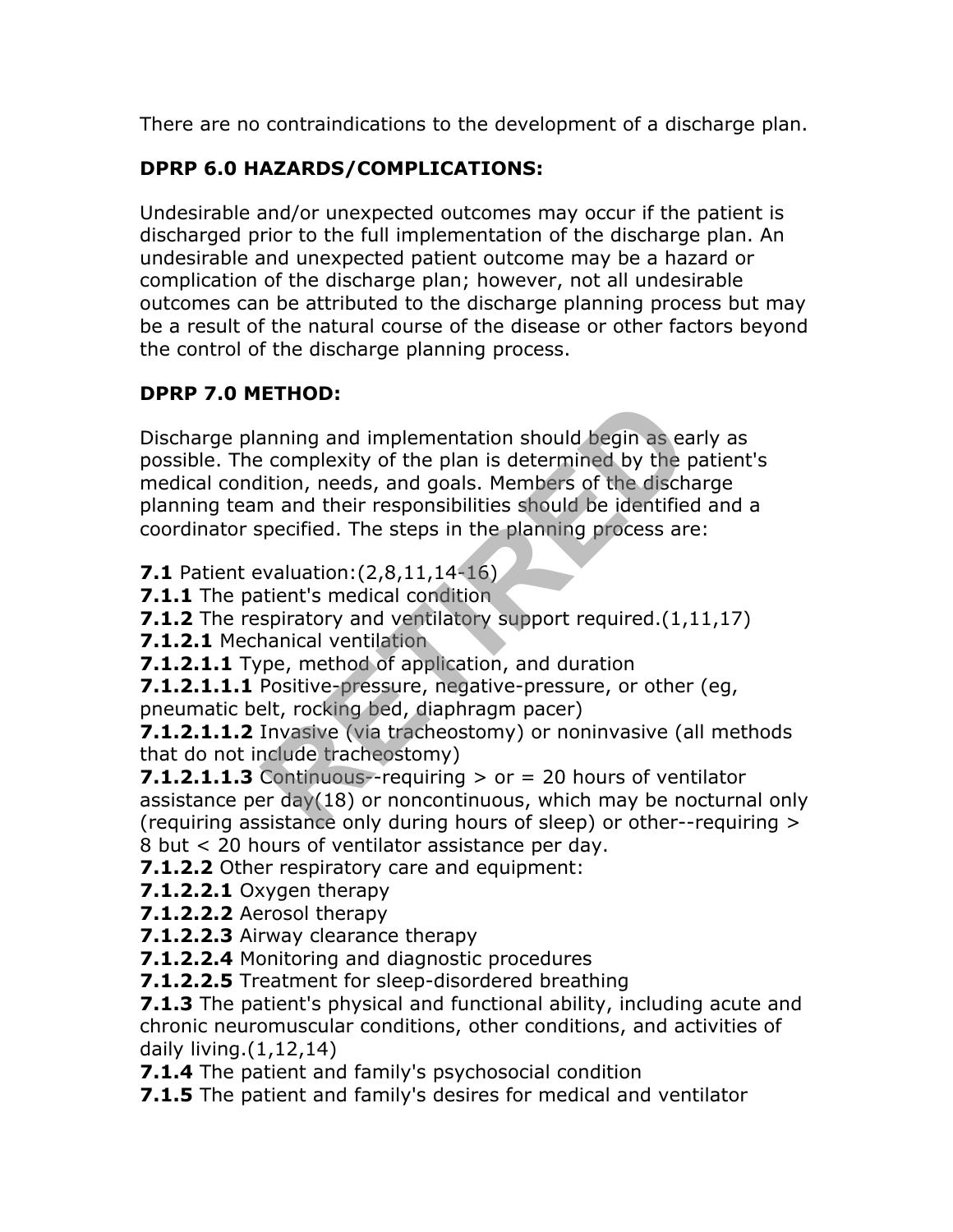care.(1,12,19-22)

**7.1.6** The goals of care(1,5,11,14,23) from the perspective of the patient and family, the patient's physician, the health-care professionals who have and will be involved in the patient's care, and the bedside caregivers.

These may include:

**7.1.6.1** treatment of acute medical conditions;

**7.1.6.2** weaning;

**7.1.6.3** rehabilitation;

**7.1.6.4** assurance of optimal quality of life.

**7.2** Site evaluation for continuing care

The primary factors to be considered in site determination are the goals and needs of the respiratory care patient. These goals and needs should be met in an optimal and cost-effective manner using the resources available at the alternate site.(1,3,5,8,11,22,24-30) Possible sites for the respiratory care patient include acute, intermediate, and long-term care facilities, such as long-term acute, subacute, rehabilitation, skilled nursing facilities, and home. The respiratory care patient may transition among the sites according to changing medical condition. edision the respiratory care patient. These goal<br>at in an optimal and cost-effective manner usi<br>ailable at the alternate site.(1,3,5,8,11,22,24-<br>s for the respiratory care patient include acute<br>, and long-term care facilit

The site must be evaluated for available resources:

**7.2.1** Personnel

**7.2.1.1** The staff of the selected health-care facility

**7.2.1.1.1** must clearly demonstrate and have documented (by the time of discharge) the competencies required for the patient's ventilatory and respiratory needs;

**7.2.1.1.2** must be able to provide other health-care services as may be indicated (eg, occupational and physical therapy).

**7.2.1.1.3** must be adequate for 24-hour coverage;

**7.2.1.2** For discharge to the home:

**7.2.1.2.1** The ability of the caregivers to learn and perform the required care must be evaluated.

**7.2.1.2.2** The caregivers must clearly demonstrate and have documented (by the time of discharge) the competencies required for caring for the specific patient.

**7.2.1.2.3** Availability of caregivers (lay and professional) for each 24 hour period must be assured.

**7.2.2** The chosen site must be capable of operating, maintaining, and supporting the equipment required by the patient's medical condition. This should include both respiratory and ancillary equipment and supplies as needed, such as the ventilator, suction, oxygen, intravenous therapy, nutritional therapy, and adaptive equipment.(1,14)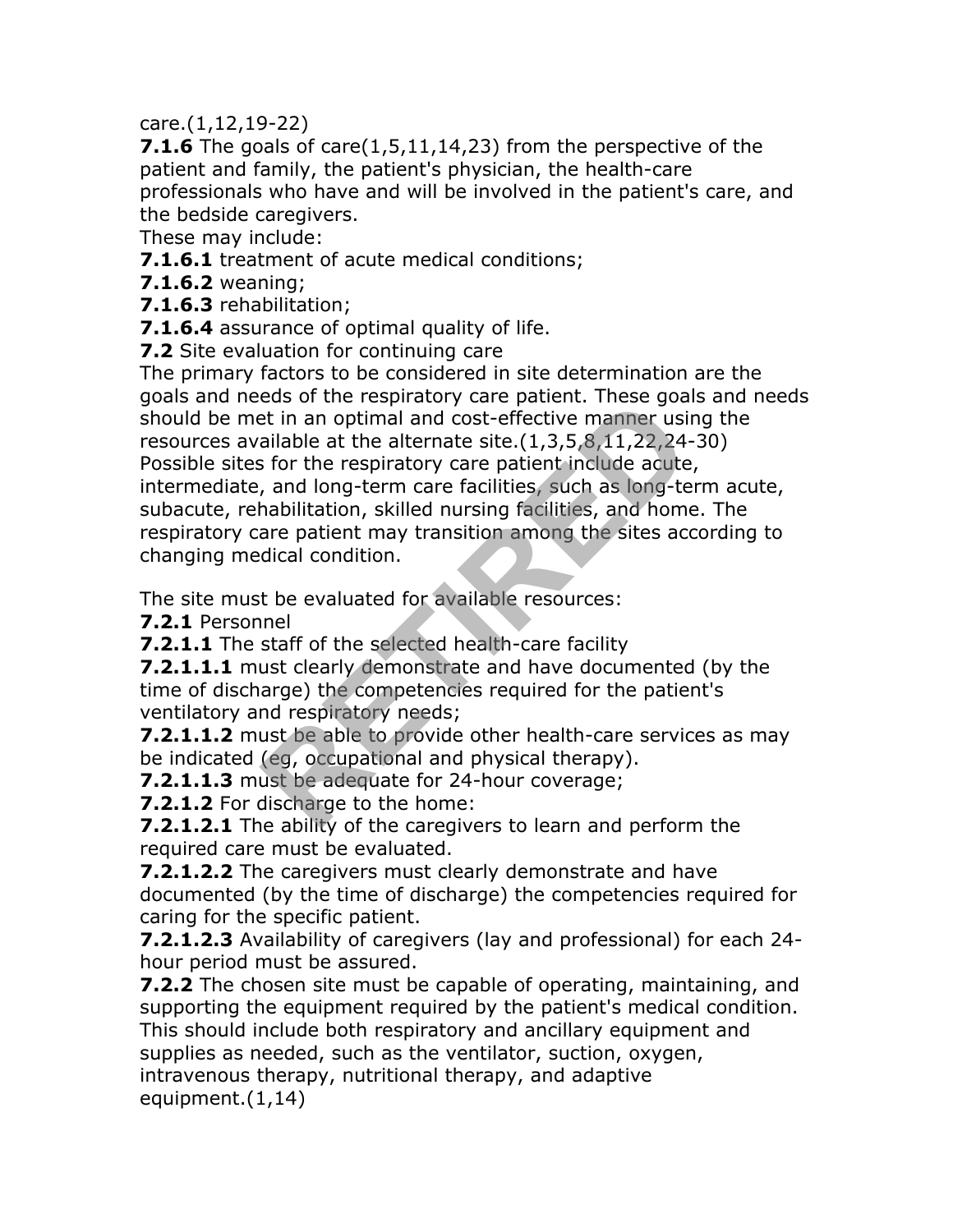**7.2.3** Physical environment--The physical environment must be evaluated for safety and suitability. It should be(1,2,8,14, 20,31,32) free of fire, health, and safety hazards; provide adequate heating, cooling, and ventilation; provide adequate electrical service; provide for patient access and mobility with adequate patient space (room to house medical and adaptive equipment) and storage facilities.

**7.3** Financial resources--Financial resources must be identified at the beginning of the discharge process. Lack of funding or inadequate funding impacts the entire discharge plan and can determine the care site.(1,2,5,6,8,11,16,19,20-22,25,27,28,33) It is essential to determine sources and adequacy of funds for alternate-site care, medical equipment and supplies, the required medical personnel, any modifications necessary to environment, and ongoing medical care.

**7.4** Development of the plan of care--A multidisciplinary plan of care is developed based upon the evaluation of the patient's needs and goals. The plan should be consistent with recommended practices and guidelines for the patient's condition.(1,6,8,10,11,14,19,20,34,35) Key elements should include delineation of is inclusibly to environment, and ongoing med<br>ment of the plan of care--A multidisciplinary p<br>seed upon the evaluation of the patient's need<br>uld be consistent with recommended practices<br>r the patient's condition.(1,6,8,10,

**7.4.1** plan for integration into the community;

**7.4.2** plan for patient self-care as appropriate;

**7.4.3** roles and responsibilities of team members for daily care management;

**7.4.4** documented mechanism for securing and training additional caregivers;

**7.4.5** alternative emergency and contingency plans;

**7.4.6** plan for use, maintenance, and troubleshooting of equipment;

**7.4.7** plan for monitoring and appropriately responding to changes in the patient's medical condition;

**7.4.8** medication administration;

**7.4.9** method for ongoing assessment of outcomes;

**7.4.10** time frame for implementation;

**7.4.11** method to assess growth and development of pediatric patients;

**7.4.12** follow-up (eg, medical, respiratory care);

**7.4.13** mechanism for communication among all members of healthcare team.

**7.5** Education and training with clear demonstration and documentation of competencies must occur prior to discharge. Education and training must address key elements of the plan of

care.(1,2,6-9,17,22,27,28,30,33,36-38)

**7.6** Limitations of method:

Barriers to full implementation and discharge may occur due to(1,25,30,34,39)

**7.6.1** patient's medical condition;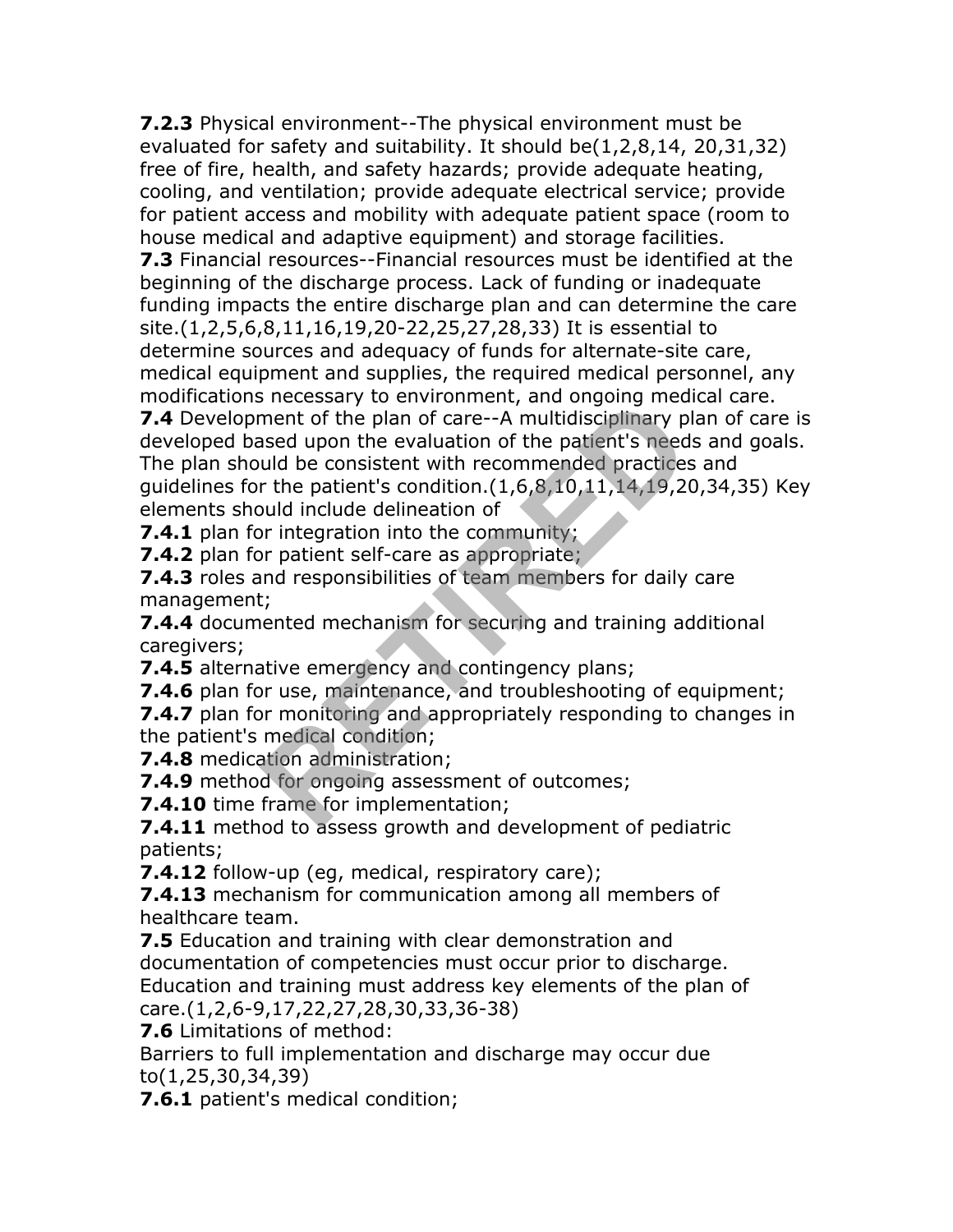**7.6.2** lack of availability of appropriate site;

**7.6.3** lack of financial and patient care resources;

**7.6.4** patient/family desires and cooperation;

**7.6.5** failure to identify all pertinent problems or needs (including problems stemming from language or other barriers to communication).

## **DPRP 8.0 ASSESSMENT OF NEED:**

All patients with a primary respiratory diagnosis should be assessed for the need for a discharge plan.

## **DPRP 9.0 ASSESSMENT OF OUTCOME:**

The desired outcome of the discharge plan is determined by(19,40)

**9.1** no re-admission to an alternate care site due to discharge plan failure;

**9.2** satisfactory performance of all treatments and modalities by caregivers as instructed;

**9.3** caregivers' ability to assess the patient, troubleshoot, and solve problems as they arise;

**9.4** the treatment's meeting the patient's needs and goals;

**9.5** the equipment's meeting the patient's needs;

**9.6** the site's providing the necessary services;

**9.7** the patient and family's satisfaction.

## **DPRP 10.0 RESOURCES:**

The discharge planning process requires(1,3,5-8,16,22,31)

**10.1** a written discharge plan that clearly delineates

**10.1.1** the educational materials, training aids and assessment tools;

**10.1.2** the amount of time anticipated to complete the process and discharge the patient; outcome of the discharge plan is determined b<br>mission to an alternate care site due to discha<br>ory performance of all treatments and modalit<br>is instructed;<br>rs' ability to assess the patient, troubleshoot,<br>they arise;<br>ment's

**10.1.3** team member access to patient and family for information gathering and training;

**10.1.4** the source and limits of funds to implement the plan.

**10.2** physical and financial support adequate to implement the discharge plan.

**10.3** personnel.(1,3,5-8,16,22,31) One member of the team with particular expertise in respiratory care(1,5,16,22) should be designated to coordinate the efforts of all team members.

**10.3.1** patient;

**10.3.2** family and/or caregiver (lay or professional);

**10.3.3** physician;

**10.3.4** nurse;

10.3.5 respiratory care practitioner;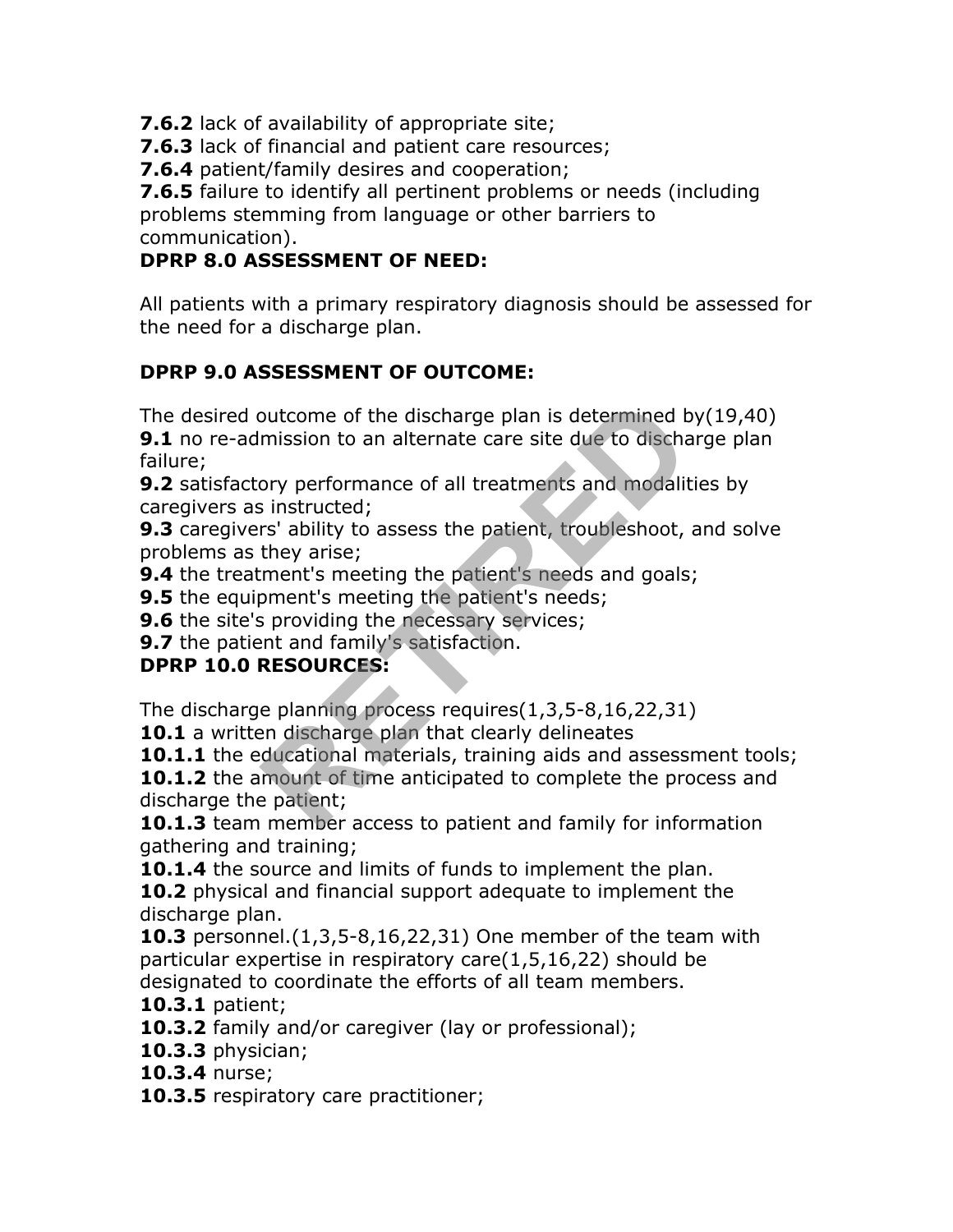**10.3.6** medical equipment provider;

**10.3.7** social worker;

**10.3.8** physical, occupational, and speech therapist, as indicated by patient condition;

**10.3.9** case manager;

**10.3.10** nutritionist;

**10.3.11** representative of the alternate site.

#### **DPRP 11.0 MONITORING:**

The discharge plan coordinator and the physician should monitor the progress of the discharge plan.(22) Each team member should participate in regularly scheduled team conferences to assess the progress of the discharge plan. Modifications may be made according to the individual patient's goals and needs.

## **DPRP 12.0 FREQUENCY:**

The discharge planning process should be developed, reviewed, modified, and implemented whenever the patient is considered for transfer to an alternate site.

## **DPRP 13.0 INFECTION CONTROL:**

The presence of transmissible infection and the presence of compromised immunity in the patient should be taken into consideration when discharge planning is undertaken. Appropriate steps to protect patient, caregiver, and family should be incorporated into the plan of care,(41,42) including provision for age-and conditionspecific immunizations.(43) It also paint intended and needs.<br> **REQUENCY:**<br> **REQUENCY:**<br> **REQUENCY:**<br> **REQUENCY:**<br> **REQUENCY:**<br> **REQUENCY:**<br> **REQUENCY:**<br> **REQUENCY:**<br> **REGUENCY:**<br> **REGUENCY:**<br> **REGUENCY:**<br> **REGUENCY:**<br> **REGUENCY:**<br> **REGUENCY:**<br> **REGU** 

#### *Respiratory Home Care Focus Group:*

*Peggi Robart RRT RCP,* Chairman, Boston MA *Barry J Make MD,* Denver CO *Susan L McInturff RRT RCP,* Bremerton WA *Dennis W Tureson Sr RRT CRTT,* Minneapolis MN *Melissa P Weimer RRT,* McKeesport PA

#### **REFERENCES**

- 1. O'Donohue Jr WJ, Giovannoni RM, Goldberg AI, Keens TG, Make BJ, Plummer AL, Prentice WS. Long-term mechanical ventilation: guidelines for management in the home and at alternate community sites. Chest 1986;90(1, suppl):1-37.
- 2. Gilmartin ME. Transition from the intensive care unit to home: patient selection and discharge planning. Respir Care 1994;39(5):456-480.
- 3. Baldwin-Myers A, Geiger-Bronsky M, Chacona A, Ewing L,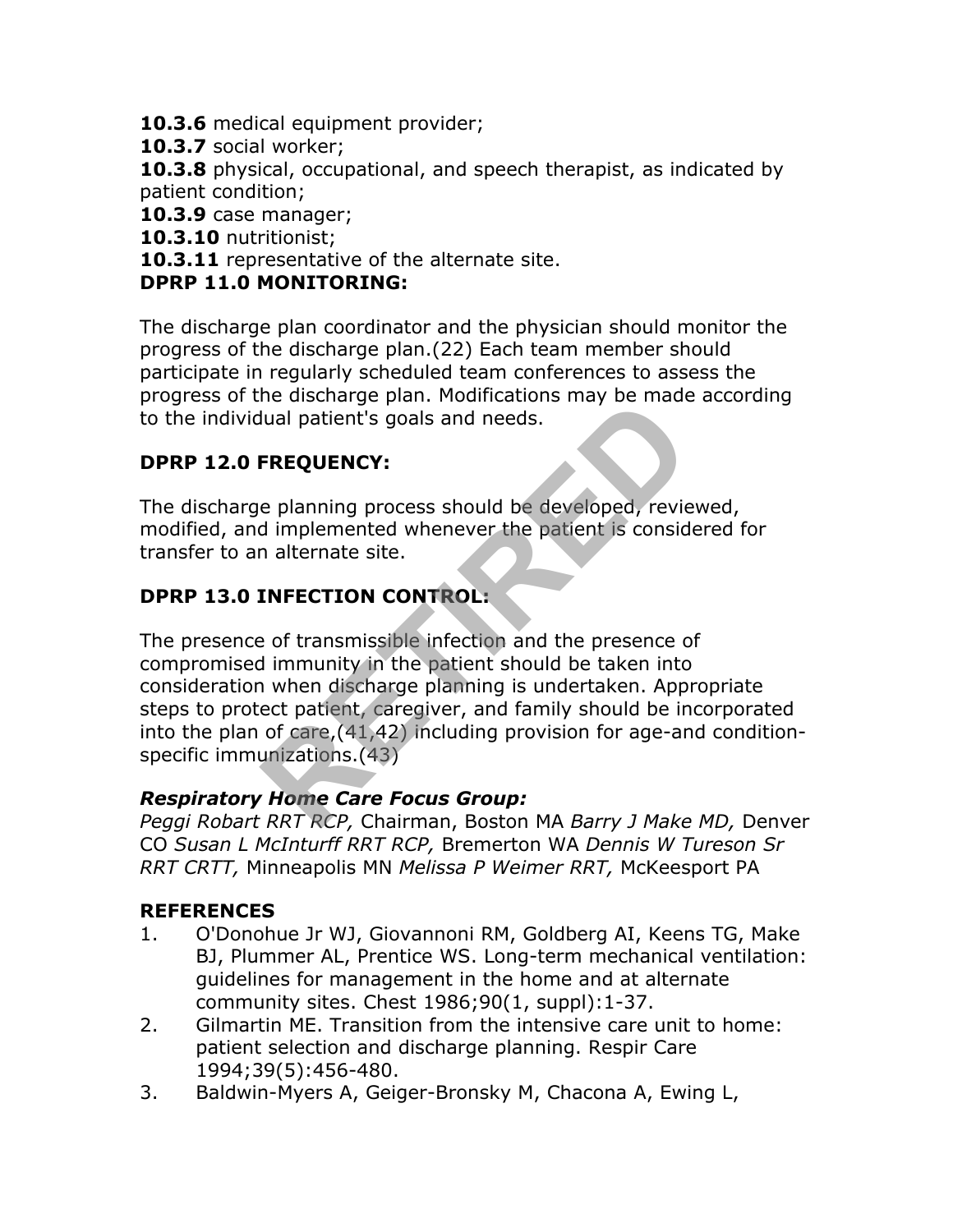Huiskes B, Shiroma J, Gold P. Standards of care for the ventilator-assisted individual: a comprehensive management plan from hospital to home. Loma Linda University Medical Center, 1995.

- 4. Feldman J, Tuteur PG. Mechanical ventilation: from hospital intensive care to home. Heart Lung 1982;11 (2):162-165.
- 5. Donar ME. Community care: pediatric home mechanical ventilation. Holistic Nurs Pract 1988;2(2):68-80.
- 6. Gilmartin ME. Long-term mechanical ventilation: patient selection and discharge planning. Respir Care 1991;36(3):205- 216.
- 7. Kopacz MA, Moriarty-Wright R. Multidisciplinary approach for the patient on a home ventilator. Heart Lung 1984;13(3):255-262.
- 8. Gilmartin ME. Long-term mechanical ventilation outside the hospital. In: Pierson DJ, Kacmarek RM, editors. Foundations of respiratory care. New York: Churchill Livingsone, 1992:1185- 1204.
- 9. Make BJ. Long-term management of ventilator-assisted individuals: the Boston University experience. Respir Care 1986;31(4):303-310.
- 10. Naylor M, Brooten D, Jones R, Lavizzo -Mourey R, Mezey M, Pauly M. Comprehensive discharge planning for the hospitalized elderly. A randomized clinical trial. Ann Intern Med 1994;120(12):999-1006. For a Home ventilator: Heart Eding 1904, 19(3)<br>I. In: Pierson DJ, Kacmarek RM, editors. Foundary<br>for a Horse A. Rev. York: Churchill Livingsone, 199<br>3). Long-term management of ventilator-assist<br>uals: the Boston University
- 11. Department of Geriatric Health, Home Care Advisory Panel. Guidelines for the medical management of the home care patient. American Medical Association, Chicago, 1992.
- 12. King C, Macmillan M. Documentation and discharge planning for elderly patients. Nurs Times 1994;90 (20):31-33.
- 13. Parfrey PS, Gardner E, Vavasour H, Harnett JD, McManamon C, McDonald J, Dawe J. The feasibility and efficacy of early discharge planning initiated by the admitting department in two acute care hospitals. Clin Invest Med 1994;17(2):88-96.
- 14. McInturff SL, Dunne PJ. Assessment of the home care patient. In: Wilkins RL, Krider SJ, Sheldon RL, editors. Clinical assessment in respiratory care, 3rd ed. St. Louis: Mosby-Year Book, 1995:367-374.
- 15. American Thoracic Society. Standards of nursing care for adult patients with pulmonary dysfunction. Am Rev Respir Dis 1991;144(1):231-236.
- 16. Make BJ, Gilmartin ME. Care of ventilator-assisted individuals in the home and in alternative community sites. In: Hodgkin JE, Connors GL, Bell CW, editors. Pulmonary rehabilitation: guidelines to success, 2nd ed. Philadelphia: JB Lippincott,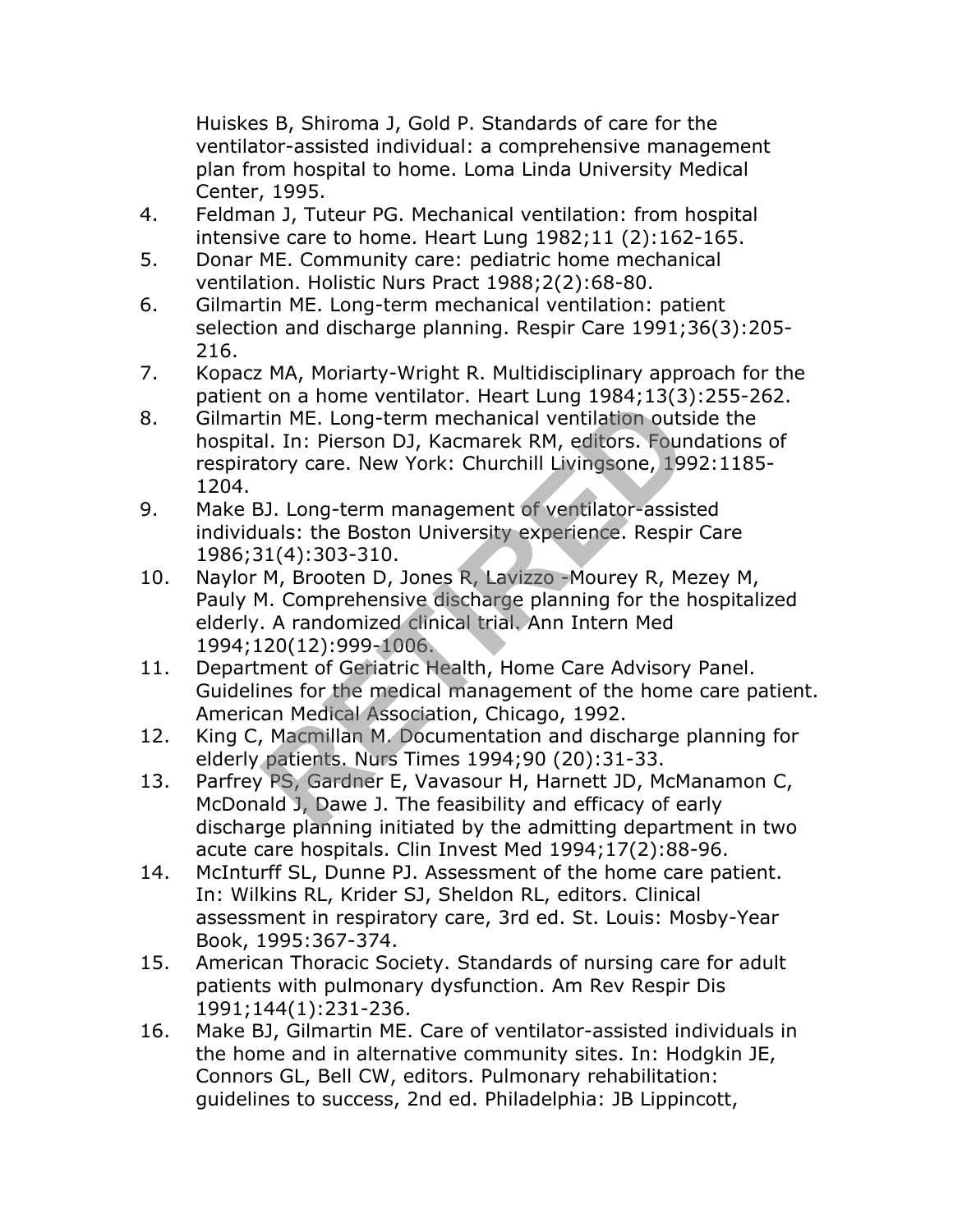1993:359-391.

- 17. Peters SG, Viggiano RW. Home mechanical ventilation. Mayo Clin Proc 1988;63:1208-1213.
- 18. American College of Chest Physicians. ACCP consensus statement on mechanical ventilation outside the critical care unit. Chest 1995;108 (in press).
- 19. Thomas VM, Ellison K, Howell EV, Winters K. Caring for the person receiving ventilatory support at home: care givers' needs and involvement. Heart Lung 1992; 21(2):180-186.
- 20. Smith CE, Mayer LS, Parkhurst C, Perkins SB, Pingleton SK. Adaptation in families with a member requiring mechanical ventilation at home. Heart Lung 1991;20(4):349-356.
- 21. Moss AH, Casey P, Stocking CB, Roos RP, Brooks BR, Siegler M. Home ventilation for amyotrophic lateral sclerosis patients: outcomes, costs, and patient, family, and physician attitudes. Neurology 1993;43:438-443.
- 22. Prentice WS. Transition from hospital to home. In: Gilmartin ME, Make BJ, editors. Mechanical ventilation in the home: issues for health care providers. Probl Respir Care 1988;1(2):175-191.
- 23. McBride RC. An audit of current discharge planning arrangements and their effectiveness on elderly care wards and community nursing services together with aspects of client satisfaction. J Nurs Manag 1995;3(1):19-24. wentilation for amyotrophic lateral sclerosis payer and pairs, costs, and patient, family, and physician and physician and physician and y 1993;43:438-443.<br>
RETIRED AND MORET TO MANUAL THE AND MUST CAN AND MORE THAND THE R
- 24. Clark, K. Psychosocial aspects of prolonged ventilator dependency. Respir Care 1986;31(4):329-333.
- 25. DeWitt PK, Jansen MT, Davidson Ward SL, Keens TG. Obstacles to discharge of ventilator-assisted children from the hospital to home. Chest 1993;103(5): 1560-1565.
- 26. Nochomovitz ML, Montenegro HD, Parran S, Daly B. Placement alternative for ventilator-dependent patients outside the intensive care unit. Respir Care 1991; 36(3)199-204.
- 27. Gilmartin ME, Make BJ. Home care of the ventilator-dependent person. Respir Care 1983;28(11):1490-1497.
- 28. Prentice WS. Placement alternatives for long-term ventilator care. Respir Care 1986;31(4):288-293.
- 29. Popovich Jr J. Intermediate care units: graded care options (editorial). Chest 1991;99(1):4-5.
- 30. N Morrow-Howell, Proctor E. Discharge destinations of Medicare patients receiving discharge planning: who goes where? Med Care 1994;32(5):488-497.
- 31. American Thoracic Society. Home mechanical ventilation of pediatric patients (statement). Am Rev Respir Dis 1990;142:258-259.
- 32. US Consumer Product Safety Commission. Safety for Older